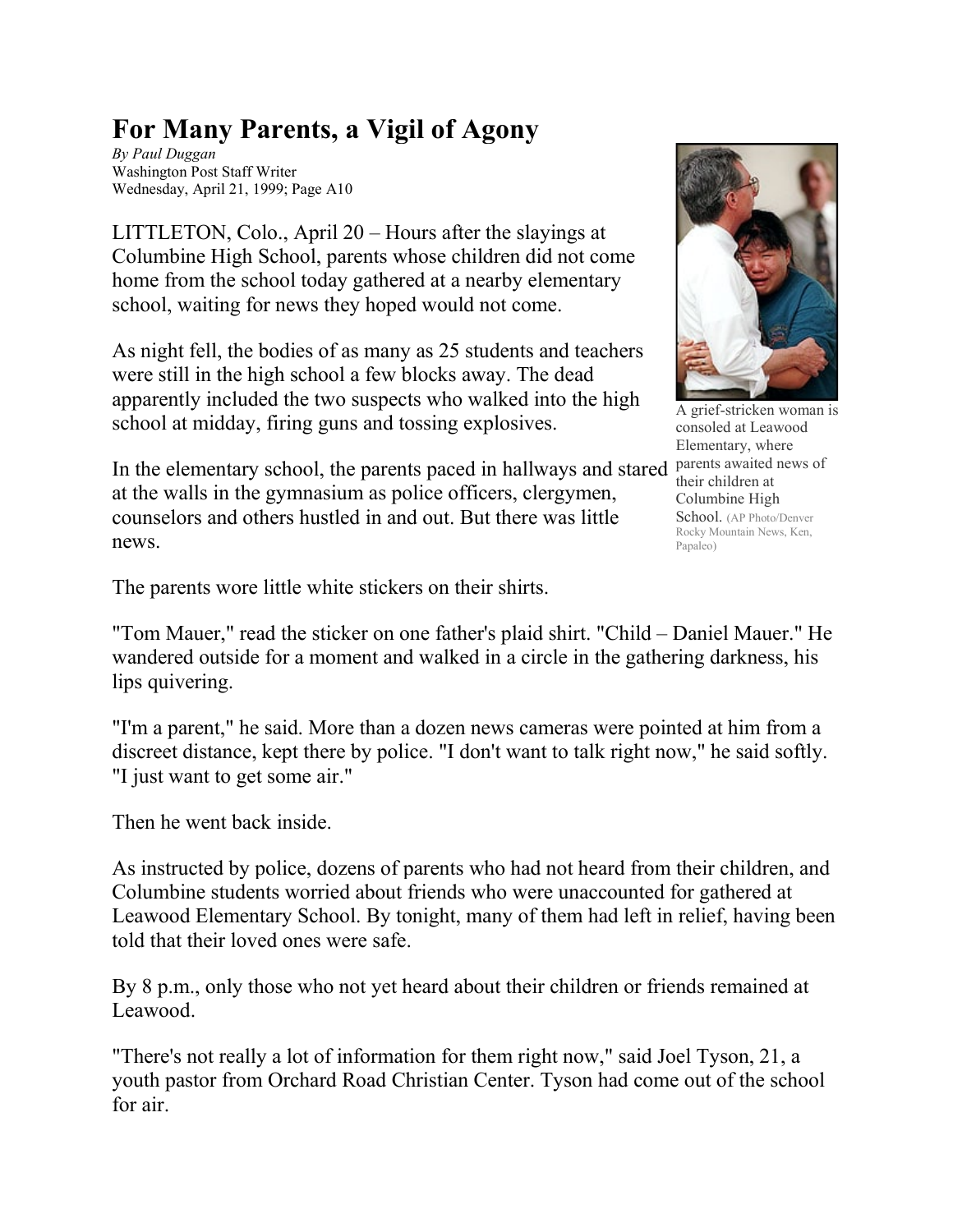Nearby, a teenage girl sat on a post-and-rail fence, heaving sobs, as friends tried to console her.

"I don't think there's frustration in there yet," he said. "They are all hoping. Hoping their children just haven't reported in yet."

Officials said the bodies – including those of the two shooters, who police said "possibly" committed suicide – would not be removed from the high school until homicide investigators have sifted through the evidence. The possibility of explosives slowed the investigation.

On the sidewalk nearby, a woman stood crying. "He's gone now, he's gone now, he's gone now," she kept saying to a burly man who stood with an arm around her, rubbing her back.

"Shhh  $\ldots$  shhh  $\ldots$  shhh," the man kept whispering to her.

Leawood is in a neighborhood of mostly ranch-style homes and neatly trimmed lawns. Behind the school, beyond the playground, is a pasture with horses.

But the neighborhood's usual calm was gone tonight. Parked cars lined the curbs for blocks around, a helicopter hovered overhead, and now and then a siren wailed in the distance.

Another woman – a mother with a sticker on her shirt, biting her lower lip and clutching her purse to her chest – jogged from the school, turned on the sidewalk and ran across the street to a car. She hurried past a delivery man carrying a carton of paper coffee cups. He averted his eyes from her and walked into the school, past Salvation Army workers at the door.

"A lot of crying, a lot of depression in there," said Luke Milam, 17, a Columbine student who stood outside Leawood with five of his friends.

"My brother heard about this on his aircraft carrier," one of the friends, Pat Neville, 15, told the others.

"My dad called; he was in Kansas, and he heard about it," Milam told Neville. "My brother in Seattle heard about it."

Milam said he knows three students who are unaccounted for and was waiting for news.